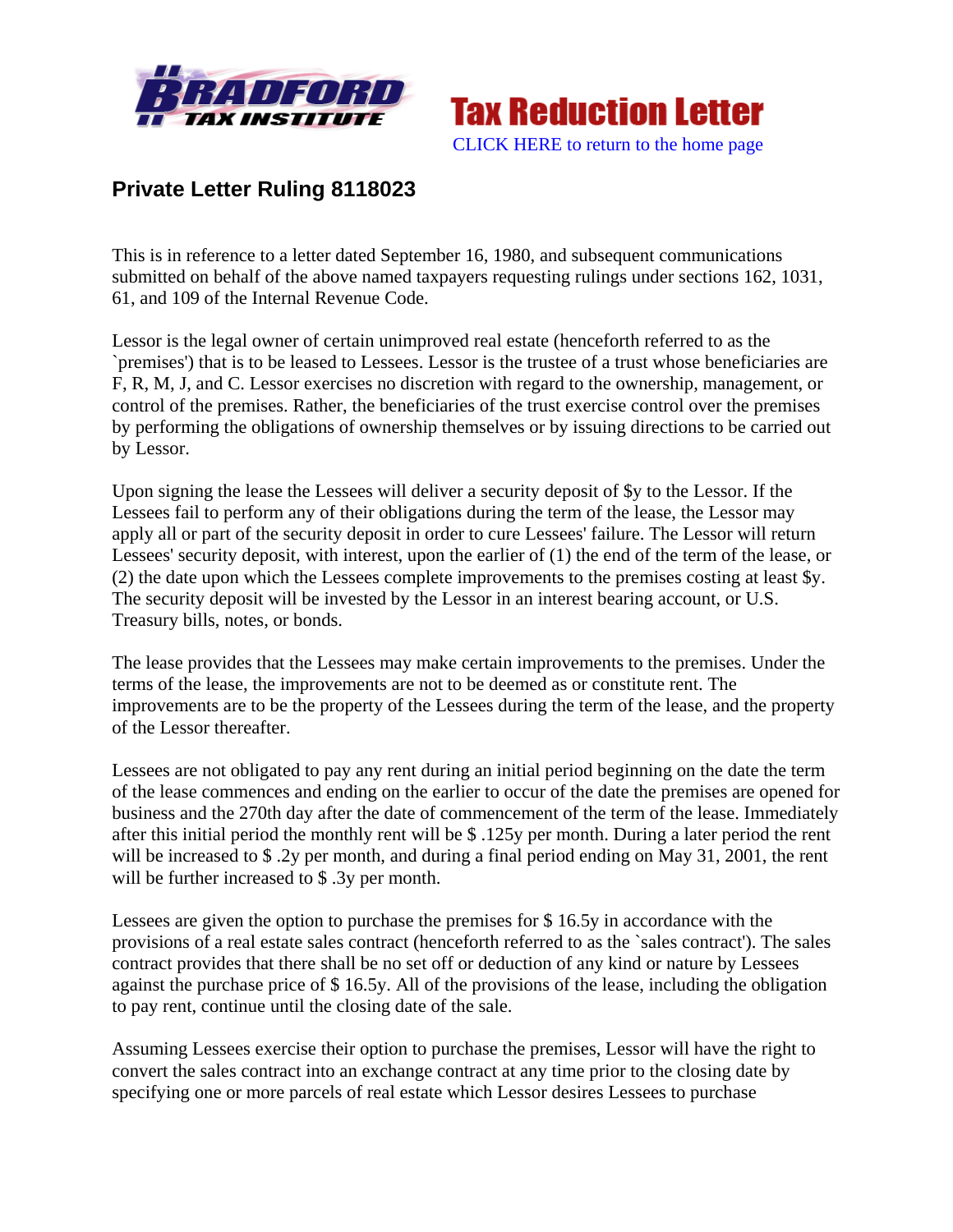(henceforth referred to as the `exchange property'). The exchange is intended to qualify for nonrecognition treatment to Lessor under section 1031 of the Code. Upon acquisition by Lessees of title to the exchange property, Lessees shall immediately convey such title to Lessor, and Lessor shall simultaneously convey Lessor's interest in the premises to Lessees in exchange for title to the exchange property. The instruments of conveyance of title to the exchange property from Lessees to Lessor and of Lessor's interest in the premises from Lessor to Lessees shall be recorded simultaneously.

The lease agreement and the sales contract will be amended in several material respects as follows:

- (1) A new paragraph will be added to the lease representing that the stated monthly rent and the stated purchase price of \$ 16.5y are each the result of arms-length negotiations between unrelated parties as Lessor and Lessees, that the monthly rent is the fair market monthly rent for the premises as of the date of the signing of the lease, and that the purchase price is the fair market sales price of the premises.
- (2) The lease will be amended to provide that the option to purchase may only be exercised during the month of July, 1982, and the sales contract will be amended to provide that the closing date will be on the last day of the sixth month after the month in which the option is exercised.
- (3) The lease will be amended to contain a representation that the period between the exercise of the option to purchase the premises and the closing date is for the sole purpose of facilitating the transaction by allowing Lessees time to obtain (i) financing for the purchase of the premises or (ii) like-kind property (acceptable to Lessor) for an exchange pursuant to section 1031 of the Code.

The determination of whether a particular transaction is a lease or a financing transaction (a sale or a loan) is to be made by reference to the relative distribution between the parties of the relative burdens and benefits of ownership. Helvering v. Lazarus & Co., 308 U.S. 252, 84 L. Ed. 226, 60 S. Ct. 209, 1939-2 C.B. 208 (1939), 1939-2 C.B. 208; Sun Oil Co. v. Commissioner, 562 F. 2d 258 (3rd Cir. 1977), cert. denied 436 U.S. 944 (1978). In Lazarus, the Supreme Court said that `In the field of taxation, administrators of laws, and the courts, are concerned with substance and realities and formal written documents are not rigidly binding.' 308 U.S. at 255, 1939-2 C.B. at 209.

Based solely on the facts and representations as stated above, we conclude that the lease agreement is a true lease rather than a sale of the premises.

Section 61(a) of the Internal Revenue Code provides that gross income means all income from whatever source derived, including rents. Section 1.61-8(b) of the Income Tax Regulations provides that gross income includes advance rentals which must be included in income in the year of receipt. However, an amount deposited with a lessor merely as security for the lessee's performance under the lease agreement where the lessor is strictly accountable for and required to return the deposit will not be treated as rental income. See John Mantell v. Commissioner, 17 T.C. 1143 (1952), acq., 1952-1 C.B. 3; Rev. Rul. 72-519, 1972-1 C.B. 32.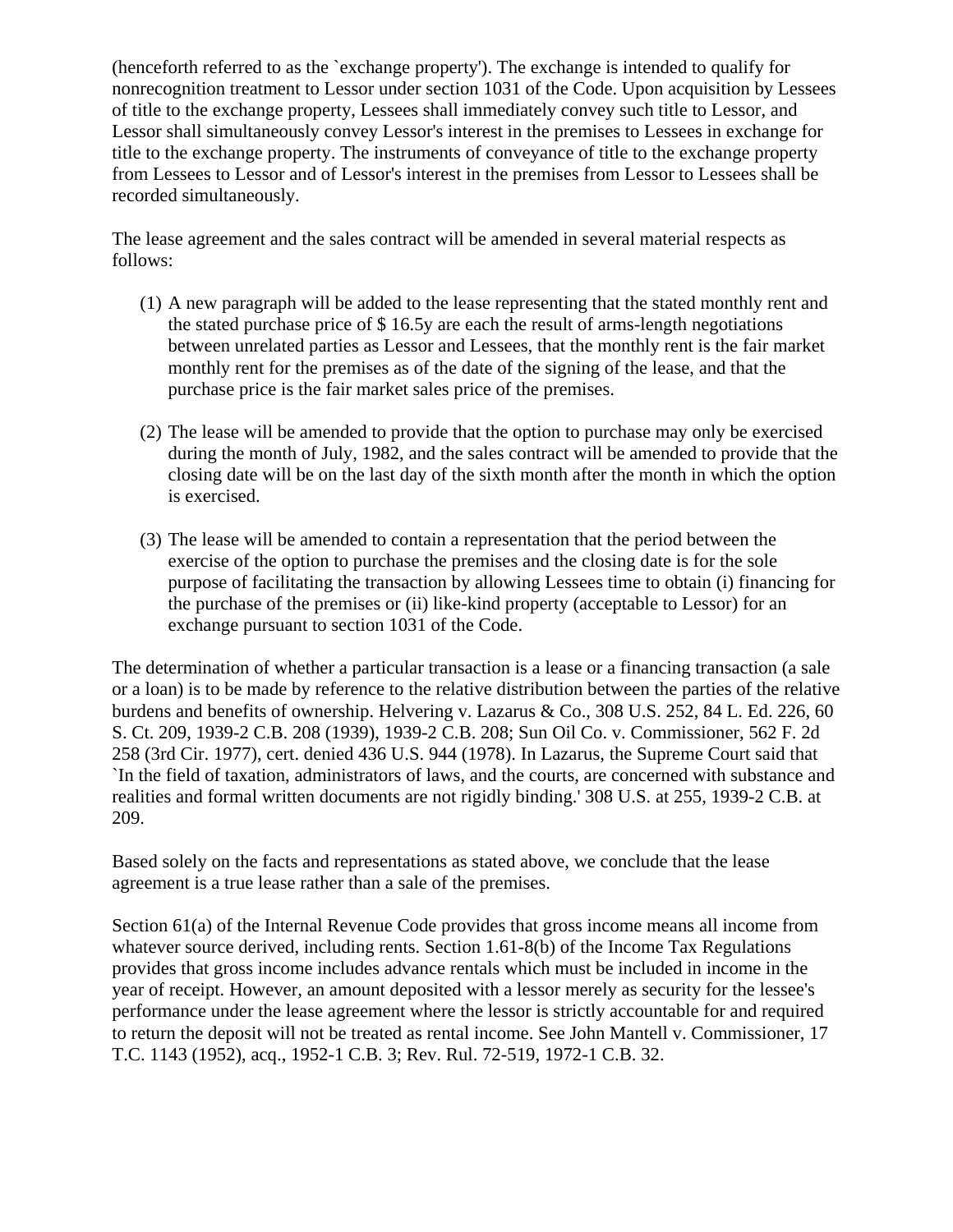In the present case, the security deposit is delivered to Lessor in order to secure Lessees' performance under the lease. The Lessor may use the Lessees' deposit in order to cure Lessees' nonperformance, otherwise the deposit must be returned to Lessees upon the occurrence of either one of two events. Therefore, the security deposit does not constitute rental income.

Section 109 of the Code provides that gross income does not include income (other than rent) derived by a lessor of real property on the termination of a lease, representing the value of such property attributable to buildings erected or other improvements made by the lessee. Additionally, a lessor does not recognize taxable income because of the increased value of the real property on the date the improvements are made. See Blatt Co. v. U.S., 305 U.S. 267, 83 L. Ed. 167, 59 S. Ct. 186, 87 Ct. Cl. 747, 193-1 C.B. 221 (part 1) (1938) .

Section 1.109-1(a) of the Income Tax Regulations provides that the section 109 exclusion applies only with respect to the income realized by the lessor upon the termination of the lease and has no application to income, if any, in the form of rent which may be derived by a lessor during the period of the lease and attributable to buildings erected or other improvements made by the lessee. It has no application to income which may be realized by the lessor upon the termination of the lease but not attributable to the value of such buildings or improvements. Neither does it apply to income derived by the lessor subsequent to the termination of the lease incident to the ownership of such buildings or improvements.

Under the lease agreement, the improvements are not to be construed as the payment of rent by Lessees. Therefore the value of the improvements are not includible in gross income.

Based upon the lease agreement and the citations of authority above, we conclude that the security deposit and the value of the improvements on the date the improvements are made or when the lease is terminated are not includible in gross income.

Section 162(a)(3) of the Code provides that there shall be allowed as a deduction all the ordinary and necessary expenses paid or incurred during the taxable year in carrying on any trade or business, including rentals or other payments required to be made as a condition to the continued use or possession, for purposes of the trade or business, of property to which the taxpayer has not taken or is not taking title or in which he has no equity.

Section 1.162-11 of the regulations provides, in part, that taxes paid by a tenant to or for a landlord for business property are additional rent and constitute a deductible item to the tenant and taxable income to the landlord, the amount of the tax being deductible by the latter.

Accordingly, we conclude that the monthly rent paid by Lessees pursuant to paragraph 15 of the lease and any real estate taxes paid by Lessees pursuant to paragraph 24 are deductible by Lessees under section 162 of the Code, provided such amounts are ordinary and necessary expenses paid or incurred in carrying on any trade or business.

Section 1031(a) of the Code provides that no gain or loss will be recognized upon the exchange of property held for productive use in a trade or business, or for investment, for property of a like kind to be held either for productive use in a trade or business or for investment. This rule does not apply to stock in trade or other property held primarily for sale, or stock, bonds, notes, choses in action, certificates of trust or beneficial interest, or other securities or evidence of indebtedness or interest.